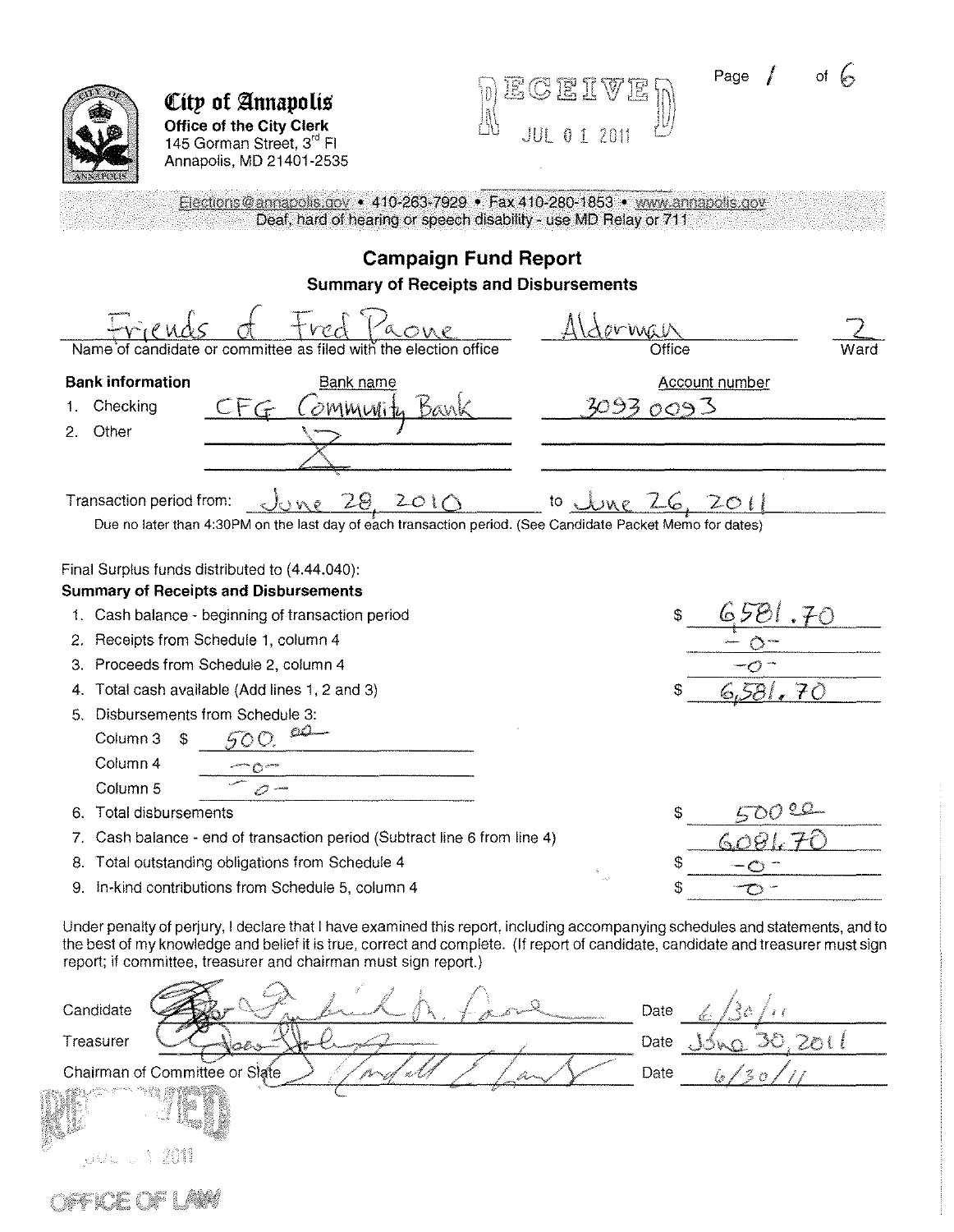

# **City of Annapolis**

**Office of the City Clerk**  145 Gorman Street, 3<sup>rd</sup> Fl Annapolis, MD 21401-2535

Elections@annapolis.gov • 410-263-7929 • Fax 410-280-1853 • www.annapolis.gov Deaf, hard of hearing or speech disability - use MD Relay or 711

Name of candidate or committee  $-$  Friends of Fred Paone<br>Report period - transactions from  $-$  June 28, 2010 to June 26, 2011 Report period -transactions from \_ \_,,)uc. ""-'-':\e""--· \_\_\_.,7"-8'-'.'-ll'-----'z=:.-::o'--'-t ,.0-'---- to \_ \_\_,cJ=v::..."'-~e\_'---'U~+I-'Z=o\_,lc.,}>-----

# **Schedule 1 • Contributions and Receipts**

(Excluding Transfers, Loans and In-kind Contributions)

| Date<br>received | Complete name and residence<br>address of Payer | Description of receipt. See instructions for code. |                                              |         | Amount |  |
|------------------|-------------------------------------------------|----------------------------------------------------|----------------------------------------------|---------|--------|--|
|                  |                                                 | Code $*$                                           | Ticket price                                 | Cash    |        |  |
|                  |                                                 |                                                    |                                              | Check # |        |  |
|                  |                                                 |                                                    | * T, enter price per ticket Rcpt #           |         |        |  |
|                  |                                                 |                                                    | Aggregate amount received from Payer to date |         |        |  |
|                  |                                                 | Code <sup>*</sup>                                  | <b>Ticket price</b>                          | Cash    |        |  |
|                  |                                                 |                                                    |                                              | Check # |        |  |
|                  |                                                 |                                                    | * T, enter price per ticket Rcpt #           |         |        |  |
|                  |                                                 |                                                    | Aggregate amount received from Payer to date |         |        |  |
|                  | ¥                                               | $Code*$                                            | Ticket price                                 | Cash    |        |  |
|                  |                                                 |                                                    |                                              | Check # |        |  |
|                  |                                                 |                                                    | * T, enter price per ticket Rcpt #           |         |        |  |
|                  |                                                 |                                                    | Aggregate amount received from Payer to date |         |        |  |
|                  |                                                 | <b>Gode</b>                                        | <b>Ticket price</b>                          | Cash    |        |  |
|                  |                                                 |                                                    |                                              | Check # |        |  |
|                  |                                                 |                                                    | * T, enter price per ticket Rcpt #           |         |        |  |
|                  |                                                 |                                                    | Aggregate amount received from Payer to date |         |        |  |
|                  |                                                 | Code <sup>*</sup>                                  | <b>Tieket price</b>                          | Cash    |        |  |
|                  |                                                 |                                                    |                                              | Check # |        |  |
|                  |                                                 |                                                    | * T, enter price per ticket Rcpt #           |         |        |  |
|                  |                                                 |                                                    | Aggregate amount received from Payer to date |         |        |  |
|                  |                                                 | $Code*$                                            | Ticket priee                                 | Cash    |        |  |
|                  |                                                 |                                                    |                                              | Check # |        |  |
|                  |                                                 |                                                    | * T, enter price per ticket Rcpt #           |         |        |  |
|                  |                                                 |                                                    | Aggregate amount received from Payer to date |         |        |  |
|                  |                                                 | Code <sup>*</sup>                                  | <b>Ticket price</b>                          | Cash    |        |  |
|                  |                                                 |                                                    |                                              | Check # |        |  |
|                  |                                                 |                                                    | * T, enter price per ticket Rcpt #           |         |        |  |
|                  |                                                 |                                                    | Aggregate amount received from Payer to date |         |        |  |

Total this page \$

 $-6-$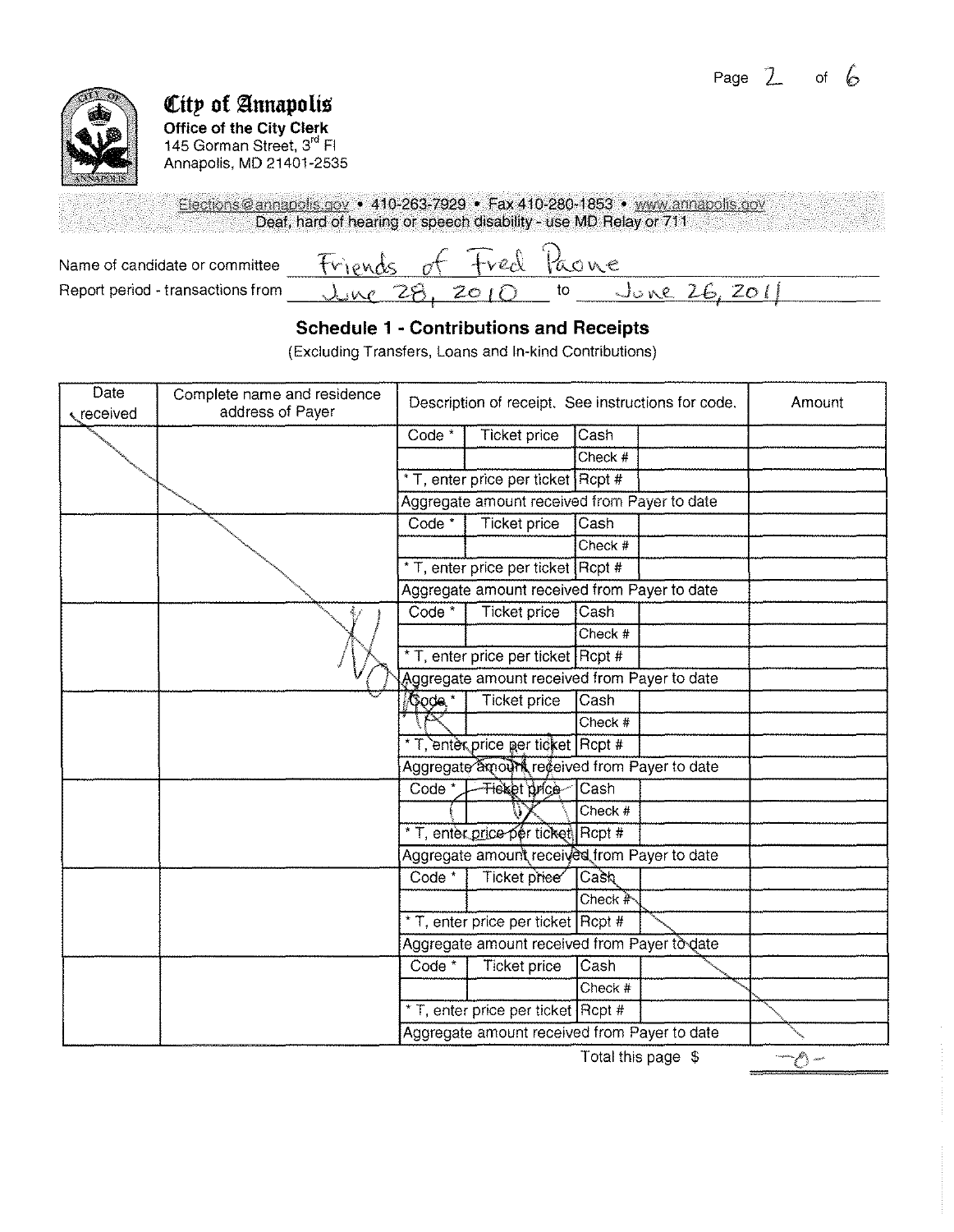

# **City of Annapolis**

**Office of the City Clerk**  145 Gorman Street, 3<sup>rd</sup> Fl Annapolis, MD 21401-2535

Elections@annapolis.gov • 410-263-7929 • Fax 410-280-1853 • www.annapolis.gov Deaf, hard of hearing or speech disability - use MD Relay or 711

Name of candidate or committee  $r\cdot\frac{m}{28,2010}$  freed  $\frac{m}{26,201}$ Report period - transactions from  $\overline{\bigcup_{v \in V} e \quad 28, \quad 201}$  to

### **Schedule 2 - Loans and Transfers**

| Complete name and residence<br>address of Payer | Description of loan or transfer            | Amount |
|-------------------------------------------------|--------------------------------------------|--------|
|                                                 | Aggregate amount of<br>loan or transfer \$ |        |
|                                                 | Aggregate amount of<br>loan or transfer \$ |        |
|                                                 | Aggregate amount of<br>loan or transfer \$ |        |
|                                                 | Aggregate amount of<br>loan or transfer \$ |        |
|                                                 | Aggregate amount of<br>loan or transfer \$ |        |
|                                                 | Aggregate amount of<br>lout or fransfer \$ |        |
|                                                 | Aggregate amount of<br>loan or transfers   |        |
|                                                 | Aggregate amount of<br>loan or transfer \$ |        |
|                                                 | Aggregate amount of<br>loan or transfer \$ |        |
|                                                 | Aggregate amount of<br>loan or transfer \$ |        |
|                                                 |                                            |        |

Total this page \$

ramme of the case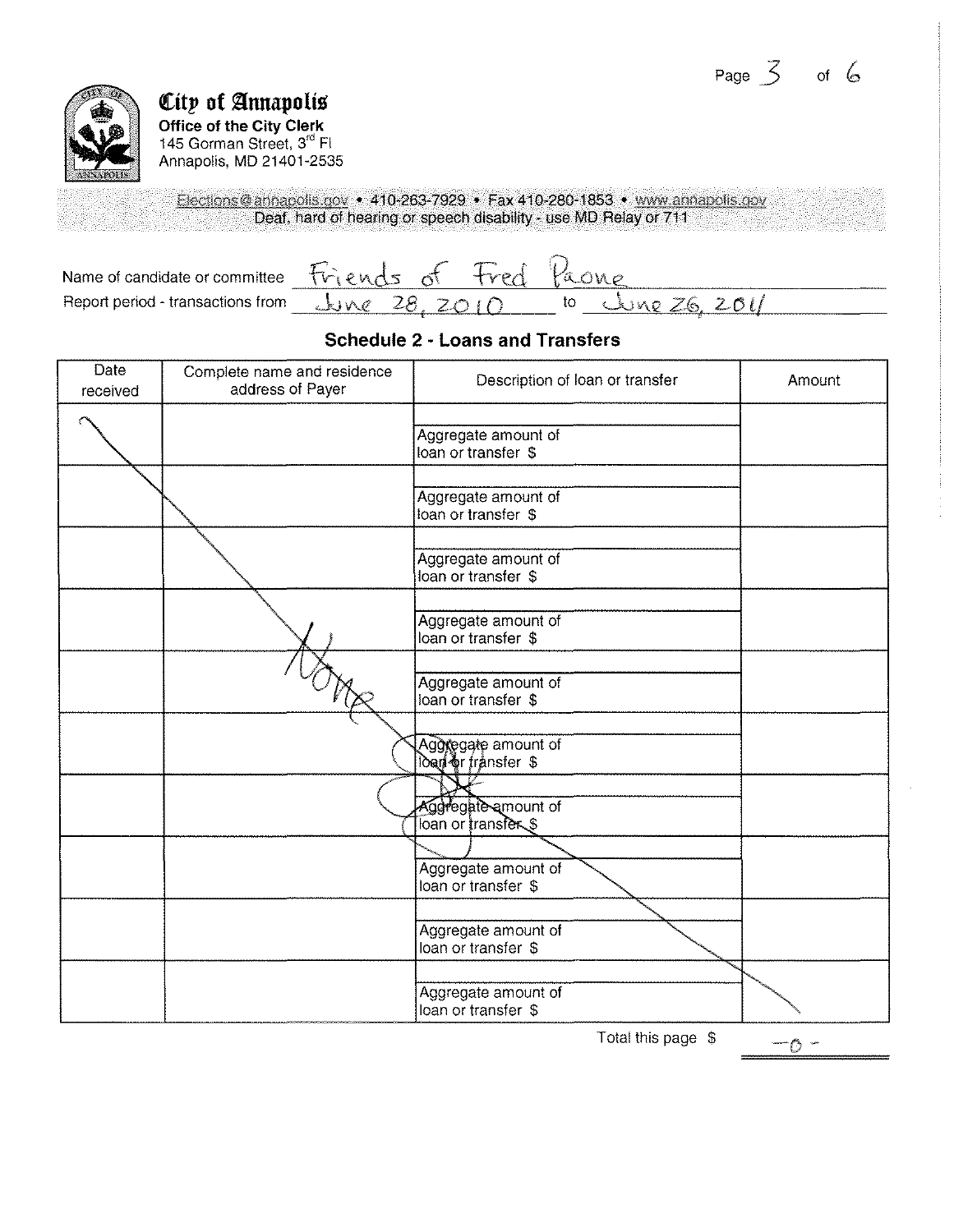



#### City of Annapolis **Office of the City Clerk** 145 Gorman Street, 3rd FI Annapolis, MD 21401-2535

Elections@annapolis.gov • 410-263-7929 • Fax 410-280-1853 • www.annapolis.gov Deaf, hard of hearing or speech disability - use MD Relay or 711

Name of candidate or committee Report period - transactions from Friends of Fred Paone <u>June 28, 2010</u>  $\sqrt{26,201}$  $\mathsf{to}$ 

**Schedule 3 - Disbursements** 

|       | $\overline{c}$                       | 3    |        |                                                       | 4    |               | 5               |                                           |                             |             |
|-------|--------------------------------------|------|--------|-------------------------------------------------------|------|---------------|-----------------|-------------------------------------------|-----------------------------|-------------|
|       |                                      |      |        | Salaries and all payments other than loan<br>payments |      | Loan payments |                 | Transfers to other<br>funds (candidate or |                             |             |
| Date  | Payee and<br>address                 | Code | Amount | Method                                                |      | Amount        | Method          |                                           | committee name<br>required) | Amount      |
| 10/29 | Fred Paone<br>47 Williams 2 0 500 00 |      |        | Check #                                               | 1048 |               | Check #         |                                           | $\leqslant e$ *             |             |
|       |                                      |      |        | Cash                                                  |      | NA            | Cash            |                                           |                             | $500 - 100$ |
|       |                                      |      |        | Rcpt #                                                |      |               | Rcpt #          |                                           |                             |             |
|       |                                      |      |        | Check #                                               |      |               | Check #         |                                           |                             |             |
|       |                                      |      |        | Cash                                                  |      |               | Cash            |                                           |                             |             |
|       |                                      |      |        | Rcpt #                                                |      |               | Pcpt #          |                                           |                             |             |
|       |                                      |      |        | Check #                                               |      |               | $Ch\ddot{<}K$ # |                                           |                             |             |
|       |                                      |      |        | Cash                                                  |      |               | Cash            |                                           |                             |             |
|       |                                      |      |        | Rcpt #                                                |      |               | Rcpt #          |                                           |                             |             |
|       |                                      |      |        | Check #                                               |      |               | Check #         |                                           |                             |             |
|       |                                      |      |        | Cash                                                  |      |               | Cash            |                                           |                             |             |
|       |                                      |      |        | Rcpt #                                                |      |               | Rcpt #          |                                           |                             |             |
|       |                                      |      |        | Check #                                               |      |               | Check #         |                                           |                             |             |
|       |                                      |      |        | Cash                                                  |      |               | Cash            |                                           |                             |             |
|       |                                      |      |        | Rcpt #                                                |      |               | Rcpt #          |                                           |                             |             |
|       | Totals this page \$                  |      | 500 OC |                                                       |      |               |                 |                                           |                             | alree       |

\* Friends of Ehrlich +25000<br>Friends of Sphoders 10000<br>Friends of Herb McMillan 15000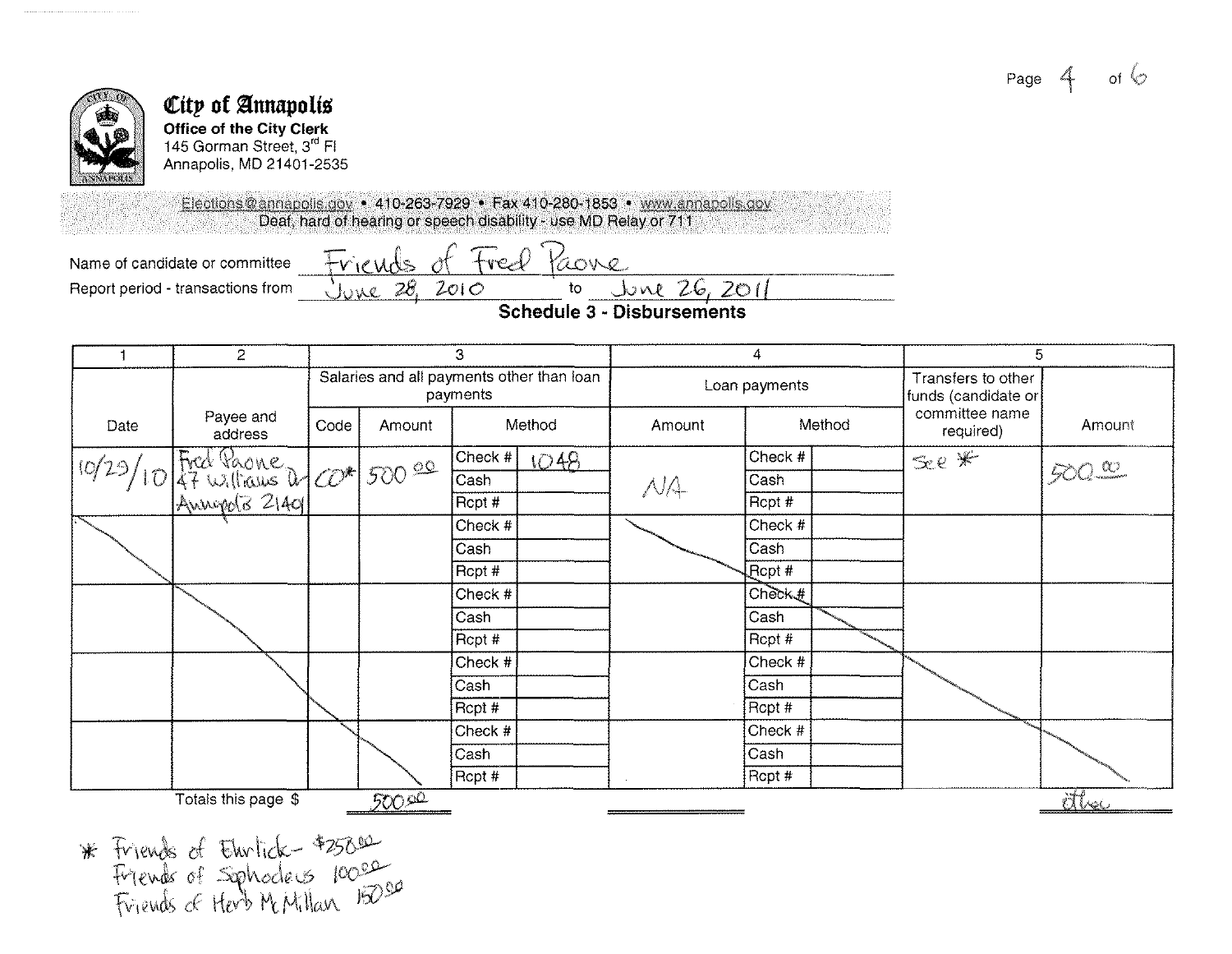## Page  $5$  of  $6$



# **City of Annapolis**

**Office of the City Clerk**  145 Gorman Street, 3<sup>rd</sup> Fl Annapolis, MD 21401-2535

Elections@annapolis.gov • 410-263-7929 • Fax 410-280-1853 • www.annapolis.gov Deaf, hard of hearing or speech disability - use MD Relay or 711

 $\delta^{\ell}$ Friends Kone Name of fund or committee  $2\epsilon$ Debts as of MÔ

## **Schedule 4 • Outstanding Obligations as of End of Report Period**

| $\mathbf{1}$     | $\overline{c}$                                     | 3                  | $\overline{4}$ |
|------------------|----------------------------------------------------|--------------------|----------------|
| Name and address | Description of debt (Loans,<br>unpaid bills, etc.) | Date debt incurred | Amount         |
| $(\Rightarrow$   |                                                    |                    |                |
|                  |                                                    |                    |                |
|                  |                                                    |                    |                |
|                  |                                                    |                    |                |
|                  |                                                    |                    |                |
|                  |                                                    |                    |                |
|                  |                                                    |                    |                |
|                  |                                                    |                    |                |
|                  |                                                    |                    |                |
|                  |                                                    |                    |                |
|                  |                                                    |                    |                |
|                  |                                                    |                    |                |
|                  |                                                    |                    |                |
|                  |                                                    |                    |                |

Total this page  $\sqrt[6]{\ }$